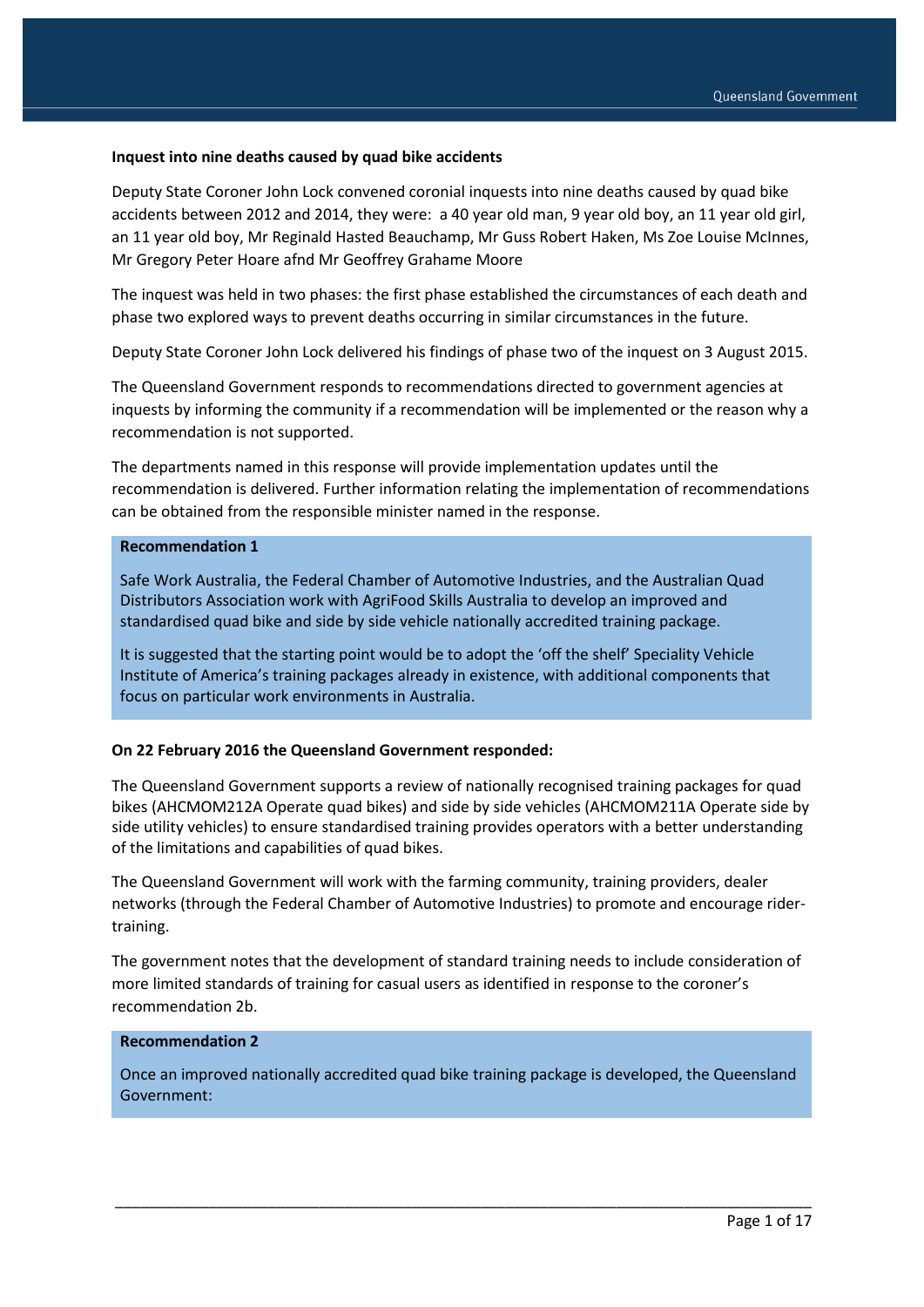- a. introduce legislation to mandate the completion of the nationally accredited training by all quad bike riders and side by side vehicle drivers, through a certification or licensing scheme
- b. the scheme should investigate whether it is appropriate to provide some more limited standard of training for casual users, for example, in quad bike tourism operations operating in a controlled environment
- c. subsidise the training, including subsidising registered training organisations, to provide the training to remote areas in Queensland to decrease participation barriers
- d. launch an ongoing public awareness campaign about the importance of quad bike and side by side vehicle training in reducing serious injury and deaths.

It is suggested that the Speciality Vehicle Institute of America's model legislation be considered as a starting point for the legislative regime.

Response and action:

- Implementation of recommendation 2a is under consideration.
- Implementation of recommendation 2b is in progress.
- Implementation of recommendation 2c is under consideration.
- Recommendation 2d is implemented

Responsible agency: Queensland Treasury, the Department of the Premier and Cabinet and the Department of Transport and Main Roads.

### **On 22 February 2016 the Queensland Government responded:**

The Queensland Government agrees in part to the mandating of nationally accredited training packages for quad bikes and side by side vehicles, noting the feasibility of this recommendation will need to be investigated and implementation issues regarding uptake of training, ownership of a certification or licensing scheme and participation barriers such as cost and access to training will need to be considered.

The Queensland Government agrees to undertake a public awareness campaign about the importance of quad bike and side by side vehicle training and will include this as key safety message in the awareness campaigns.

### **Recommendation 2a**

### **On 6 April 2017 the Queensland Government updated:**

As recommended by the coroner, the Specialty Vehicle Institute of America's (SVIA) 'off the shelf' quad bike training package is being considered as a starting point for a new quad bike training package that could be adopted in Queensland and promoted nationally. The Office of Industrial Relations met with key stakeholders, including the Federal Chamber of Automotive Industries (FCAI) and agreed to key stakeholders commencing a review of the SVIA training package and considering how it could be effectively implemented in Queensland.

Pending the outcome of the review of the SVIA training package, consideration will be given to whether quad bike training should be mandated noting it is already a requirement under Queensland Work Health and Safety laws for a person conducting a business or undertaking to provide any information, training or instruction necessary to protect a person from risks to their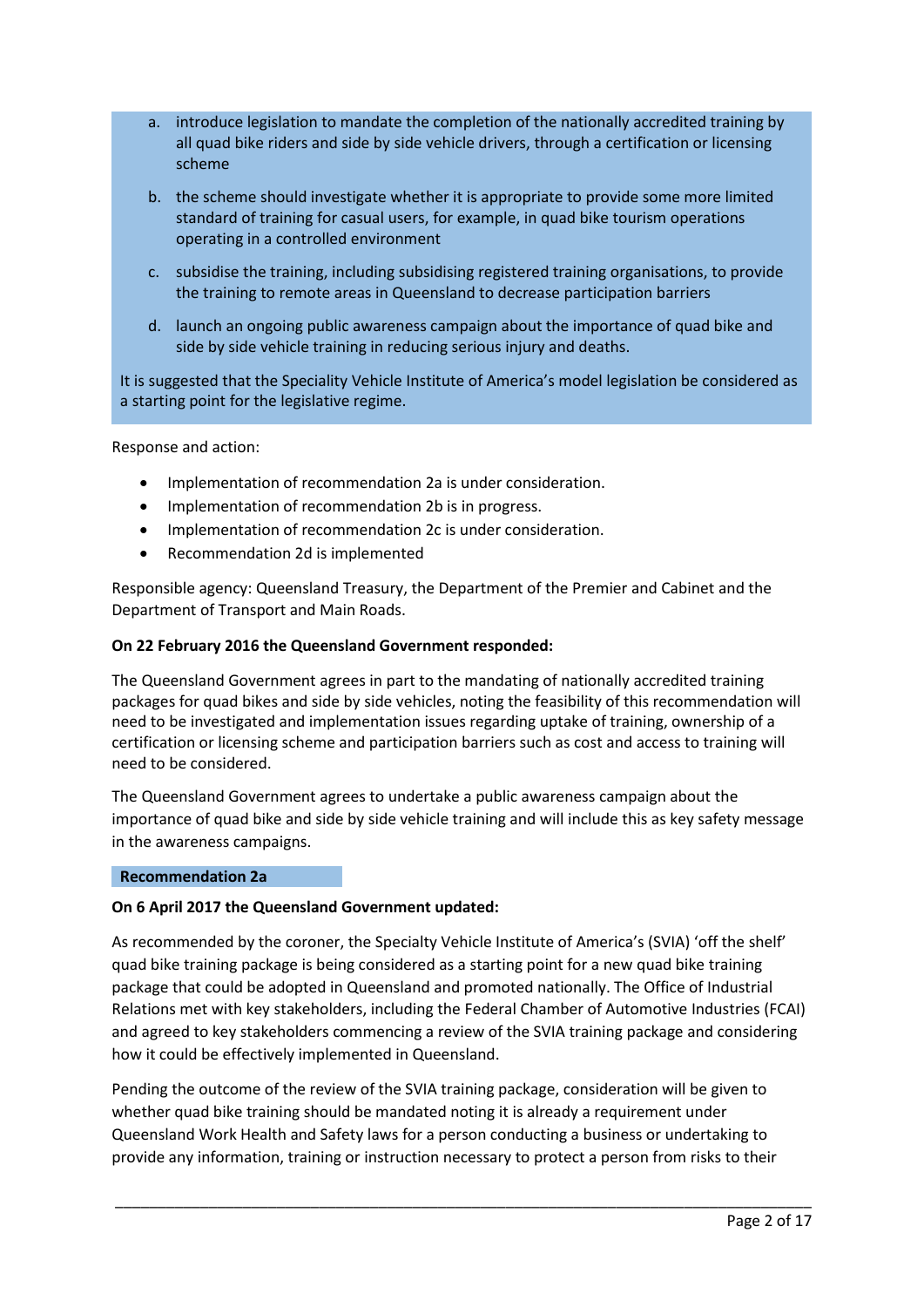health and safety arising from work (i.e. operating a quad bike while mustering cattle on a farm). If the revised training package is supported in Queensland, the Office of Industrial Relations will assist the FCAI to undertake consultation with Safe Work Australia to enable the package to be recognised nationally as an acceptable training package.

# **On 10 December 2018 the Queensland Government updated:**

Skills Impact, a Commonwealth-funded skills service organisation supporting the Agriculture and Production Horticulture Industry Reference Committee, was engaged in 2017 to review the nationally-accredited units of competency for the operation of quad bikes (*AHCMOM212 Operate quad bikes*) and side by side vehicles (*AHCMOM211 Operate side by side utility vehicles*). The Office of Industrial Relations consulted with Skills Impact during the development phase of the review. The review was finalised and the final draft units of competency were submitted to the Australian Industry and Skills Committee for endorsement. Once endorsed, the units will be published on the training.gov.au website and be available for use by registered training organisations.

On 22 March 2018, the Australian Competition and Consumer Commission (ACCC) released a Quad Bike Safety Consultation [Regulation Impact Statement,](https://consultation.accc.gov.au/product-safety/quad-bike-safety-draft-regulation-impact-statement/) which included a preliminary recommendation proposing a mandatory safety standard. The ACCC will make a final recommendation to the Commonwealth Assistant Minister to the Treasurer in late 2018 about the safety standard. Safe Work Australia, which comprises all work health and safety regulators as members, is considering quad bike safety measures, including mandating workplace training, to complement the work of the ACCC. Safe Work Australia members will decide on complementary measures in 2019 after considering the ACCC's final recommendation.

## **Recommendation 2b**

## **On 6 April 2017 the Queensland Government updated:**

Under the *Statewide Plan for Improving Quad Bike Safety in Queensland 2016–2019*, the government has committed to working with recreational quad bike activity providers and tourism operators to development minimum standards for quad bike safety training for casual users. To progress this recommendation, the Department of Tourism, Major Events, Small Business and the Commonwealth Games (DTESB) has agreed to participate in the Quad Bike Industry Reference Group (QBIRG), which includes representatives from the quad bike tourism industry, to commence initial scoping of existing industry materials and current industry best practice in achieving safe outcomes for casual users of quad bikes such as tourists and tourism operators.

The Office of Industrial Relations, has also agreed to work with Tangalooma Island Resort to develop a case study promoting good quad bike safety practice for recreational quad bike activity providers and tourism operators.

Further research and scoping of existing materials and models is required along with agreement between government agencies and industry on minimum requirements for casual users. Development of relevant guidance material will occur once research/scoping is completed and agreement with industry is reached.

## **On 10 December 2018 the Queensland Government updated:**

The Department Innovation, Tourism Industry Development and the Commonwealth Games (DITID, formerly the Department of Tourism, Major Events, Small Business and the Commonwealth Games) undertook research and preliminary scoping of relevant materials available in other jurisdictions as they relate to the tourism industry. The Quad Bike Industry Reference Group, which includes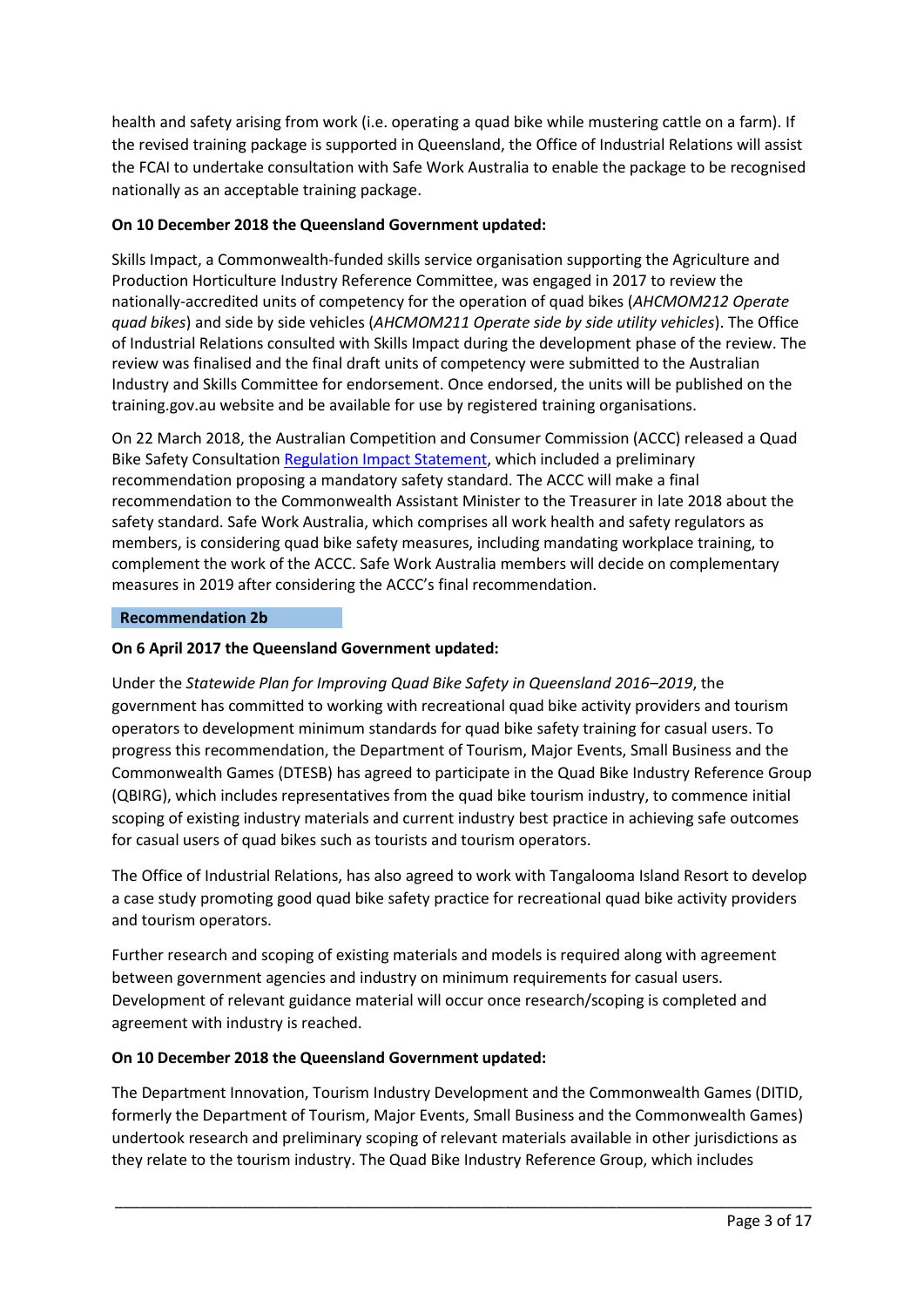representatives from the quad bike tourism industry, will be used as the mechanism to gauge the need for the development of similar material to support the quad bike tourism industry in Queensland.

The Tangalooma Island Resort case study promoting good quad bike safety practices for recreational quad bike activity providers and tourism operators is nearing completion. This case study showcases the large body of work that Tangalooma Island Resort has undertaken to reduce their quad bike incidents, which includes a robust training program for tour guides, increased supervision and control of all tourists and a full safety briefing before each and every ride, regardless of experience. DITID is working with the Office of Industrial Relations through the Quad Bike Industry Reference Group to publish the case study which will set a benchmark for Queensland tourism operators who use quad bikes and side by side vehicles for either work or recreation.

DITID will work with the Office of Industrial Relations to provide information regarding the Tangalooma Island Resort case study to tourism operators and support the uptake of similar practices. A complementary targeted compliance monitoring program is being considered.

Further relevant guidance material may also be developed after additional research and scoping, and agreement with industry has been reached.

### **Recommendation 2c**

### **On 6 April 2017 the Queensland Government updated:**

Consideration of this recommendation is dependent on implementation of recommendation 2a.

#### **On 10 December 2018 the Queensland Government updated:**

Consideration of this recommendation is dependent on the endorsement of the Australian Industry and Skills Committee of the outcomes of the review of the nationally-accredited units of competency for the operation of quad bikes and side by side vehicles (see response to recommendation 2a).

The Office of Industrial Relations will consider subsidising quad bike and side by side vehicle training in remote areas of Queensland after the Australian Industry and Skills Committee has endorsed the quad bike and side by side vehicle units of competency.

#### **Recommendation 2d**

### **On 6 April 2017 the Queensland Government updated:**

On 19 June 2016, the government launched the Ride Ready quad bike safety awareness campaign. The campaign seeks to create a culture of safety around quad bike use through education and awareness and addresses the following key issues identified by the coroner, including, the importance of:

- training
- wearing helmets
- not allowing children under 16 on adult sized quad bikes
- not allowing passengers on single seat quad bikes.

Campaign advertising consists of three 30-second advertisements (featured online and through social media) which cover always wearing a helmet, kids only riding on kids bikes, and the risks of overloading quad bikes; and five press advertisements (featured across newspapers and industry publications). The campaign also includes a short film about Domenic Cocco who was only seven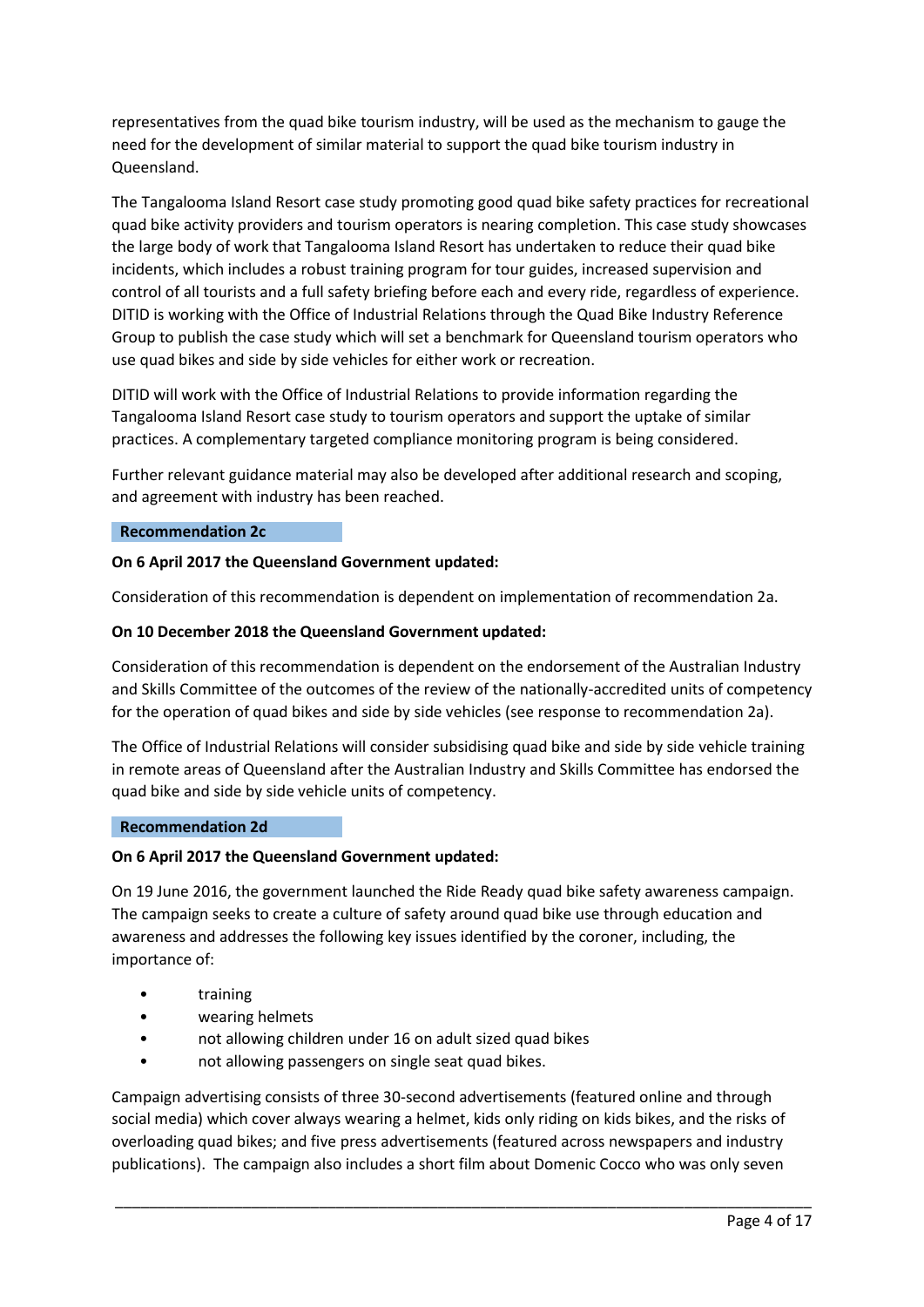years old when he nearly lost his life while operating a quad bike without a helmet. Other resources to support the campaign include a webpage, online rider challenge, personal story films, quad bike safety films, infographics, posters and guides. The campaign can be viewed at [www.qld.gov.au/rideready.](http://www.qld.gov.au/rideready)

The Department of Transport and Main Roads (DTMR) supported the campaign by promoting it through the following channels:

- Social media including DTMR's Facebook page and Twitter feed, as well as through 'Join the Drives' Facebook page
- Online through DTMR's website and on various Conditional Registration pages on Queensland Government website.

The campaign will be run in the lead up to and during each school holiday period when quad bikerelated injury and fatality statistics traditionally peak. Post campaign research will be conducted following each advertising placement to assess whether the campaign has improved safety attitudes towards quad bike use. At a minimum, campaign activities will run for the life of the *State-wide plan for improving quad bike safety in Queensland 2016-2019*.

### **Recommendation 3**

Safe Work Australia, the Federal Chamber of Automotive Industries and the Australian Quad Distributors Association initiate the process of introducing an Australian Standard for quad bike specific helmets to meet the needs of the agricultural community.

It is suggested that the New Zealand standard entitled 'All-Terrain Vehicle Helmets' (NZS 8600:2002) be considered for adoption after further investigation is completed as to its appropriateness. The standard should provide that competitive recreational riders and road users must still wear helmets that comply with the Australian Standard for motorcycle helmets (AS 1698), or other similar international Standards.

## **On 22 February 2016 the Queensland Government responded:**

The Queensland Government agree that wearing an appropriate helmet is a necessary risk control when operating a quad bike and support a process being undertaken to introduce an Australian Standard for quad bike specific helmets to meet the needs of quad bikes users in the agricultural sector.

### **Recommendation 4a**

The Queensland Government direct the Queensland Department of Transport of Main Roads to amend their guideline relating to conditional registration for quad bike and side by side vehicle operation on roads and road related areas, to include mandatory helmet use. For road usage, helmets should comply with the Australian Standard for motorcycle helmets (AS 1698) or other similar international standards.

### **Recommendation 4b**

Once an Australian Standard for quad bike specific helmets is implemented, it is recommended the Queensland Government:

i. introduce legislation to mandate the wearing of helmets (which comply with the Australian standard) by all quad bike and side by side vehicle operators in Queensland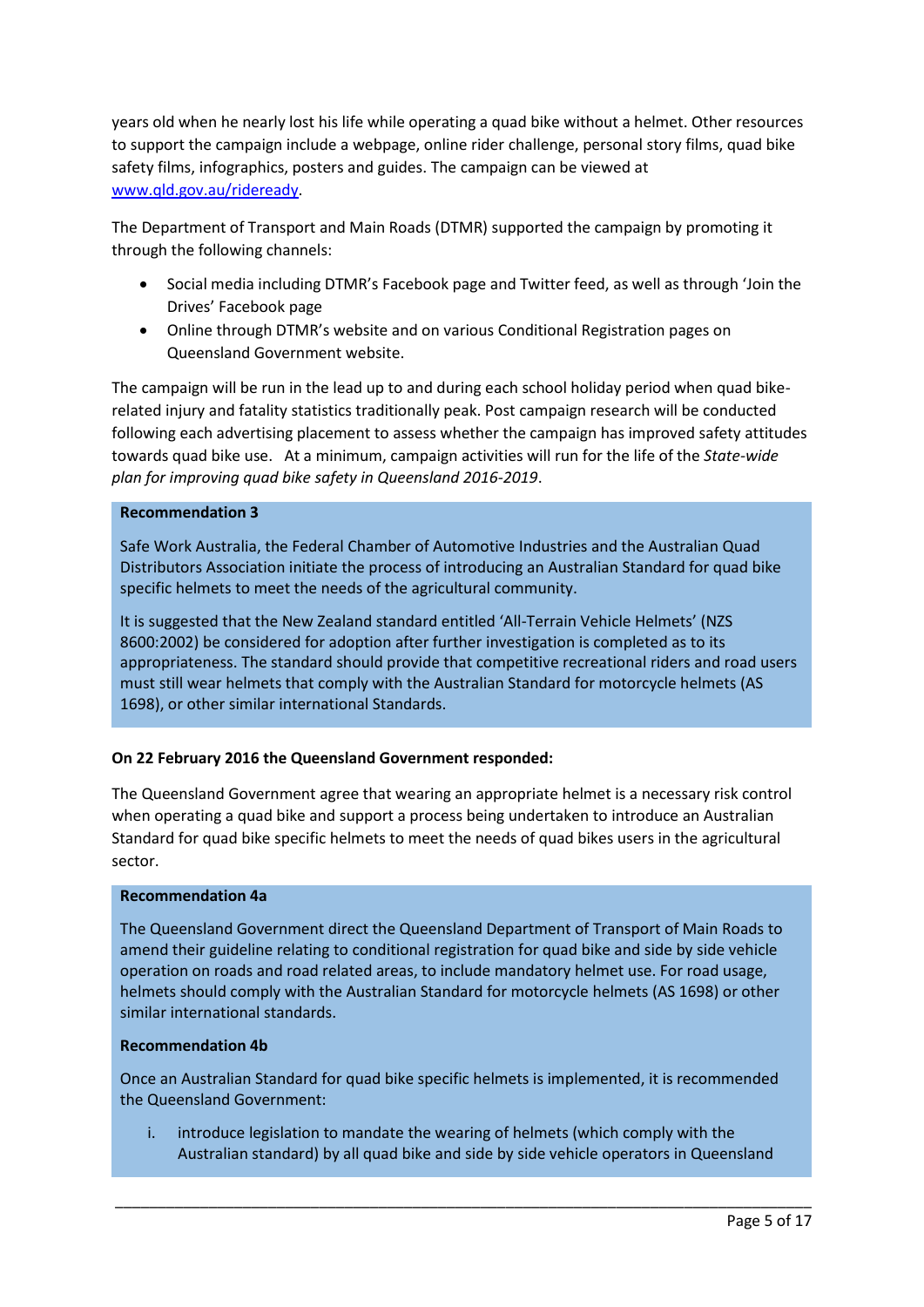ii. launch an ongoing public awareness campaign about the importance of wearing helmets on quad bikes and side by side vehicles in preventing death and serious injury.

It is suggested that the Specialty Vehicle Institute of America's model helmet legislation be considered as a starting point for the legislative regime.

Response and action:

- recommendation 4a is implemented.
- implementation of recommendation 4b(i) is under consideration.
- recommendation 4b(ii) is implemented.

Responsible agency: Department of Transport and Main Roads, Queensland Treasury and the Department of the Premier and Cabinet.

### **On 22 February 2016 the Queensland Government responded:**

The Queensland Government notes the Department of Transport and Main Roads amended the *Conditional registration scheme guideline* to require quad bike riders, side by side vehicle drivers, and their passengers to wear suitable standard compliant helmets when using these vehicles on a road or road related area as per recommendation 4a. This will be implemented from 1 November 2015.

The Queensland Government supports in principle mandating the wearing of suitable standard compliant helmets by all quad bike and side by side vehicle operators noting the feasibility of this recommendation will need to be investigated. In some cases it will not be possible to enforce compliance for quad bikes used in off road and/or remote and rural settings.

The Queensland Government agrees to undertake a public awareness campaign about the importance of wearing helmets on quad bikes and side by side vehicles and will include this as key safety message in the awareness campaigns. The awareness campaign will also address the difficulties with securing compliance in off road and/or remote and rural settings.

### **Recommendation 4b(i)**

### **On 6 April 2017 the Queensland Government updated:**

Since the release of the coroner's findings in relation to quad bike-related fatalities, state and territory jurisdictions have amended their road rules to allow the use of helmets meeting the United Nations Economic Commission for Europe *Motorcycle Helmet Standard* (UNECE 22. 05) in addition to Australian Standard AS/NZS 1698:2006 *Protective Helmets for Vehicle Users*. Recognition of UNECE 22.05 will enable the development of helmets that are more suitable to quad bike and side by side vehicle use in Queensland and address stakeholder concerns regarding helmet ventilation, weight and restrictions on visibility and hearing. Recognition of UNECE 22.05 also enables one helmet to be used when operating a quad bike or side by side vehicle either on or off the road.

Helmets suitable for quad bike and side by side vehicle use on farms that meet the UNECE 22.05 standard are currently being developed and are anticipated to be available on market in late 2016. Following the release of UNECE 22.05 compliant helmets that address the concerns of the agriculture industry in Queensland, further consideration will be given to mandating UNECE 22.05 and AS/NZS 1698:2006 compliant helmets in Queensland workplaces.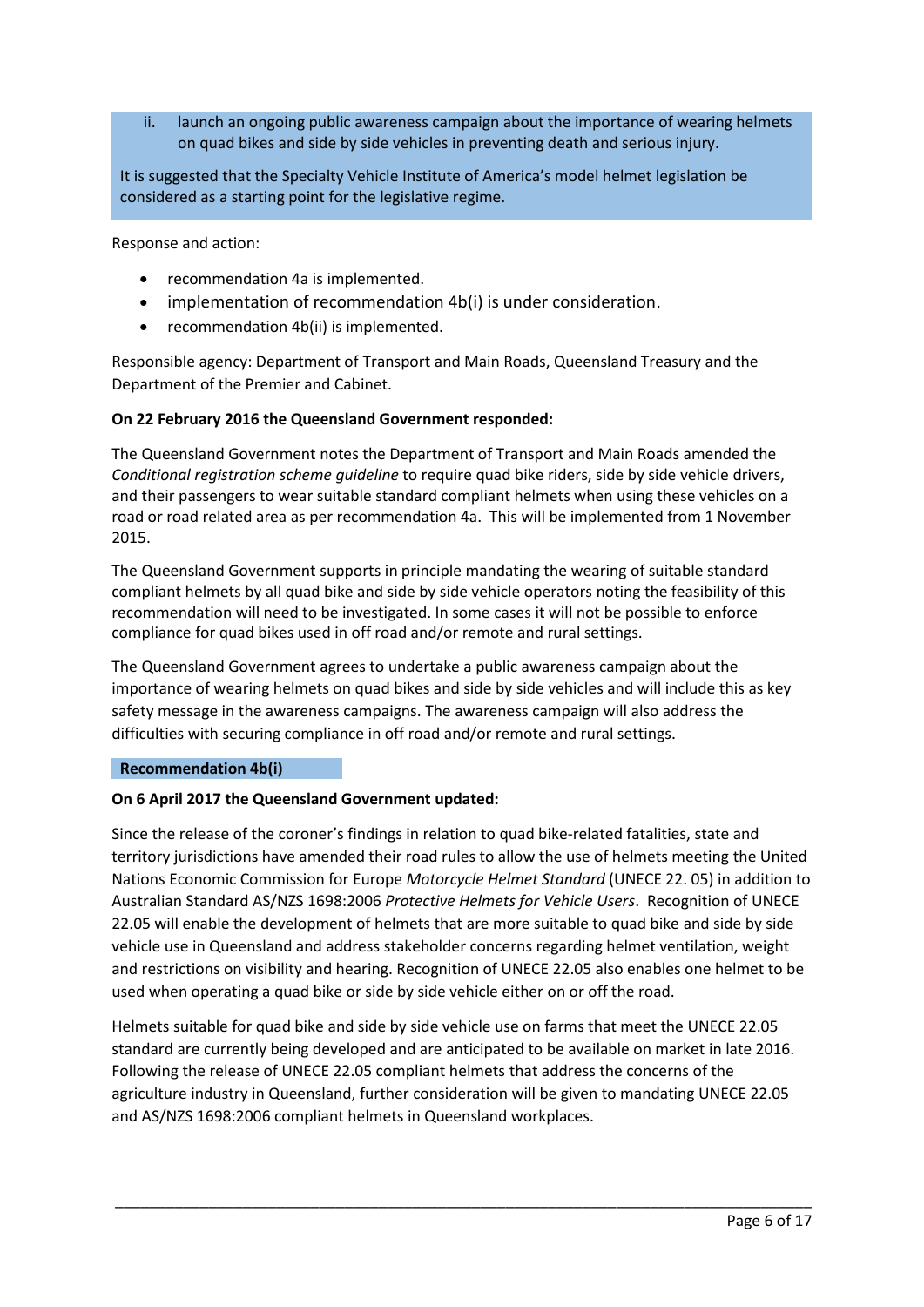The Department of Transport and Main Roads regulates the use of quad bikes on road and roadrelated areas through the conditional registration scheme and the Queensland road rules. The department is currently progressing amendments to transport legislation to align the rules and penalties for not wearing a helmet while operating a quad bike or utility off-road vehicle (also known as a side by side vehicle) on a road or road related area with the existing rules and penalties for motorcycle riders not wearing a helmet. Under Queensland transport legislation, motorcycle helmets must comply with either UNECE 22. 05 or AS/NZS 1698:2006.

The Quad Bike Interagency Group will give further consideration to mandating helmets while operating quad bikes and side by side vehicles on private land noting enforcing compliance with mandatory helmet use may not be possible in off-road and/or remote and rural settings. In the interim, the use of helmets on private properties is being encouraged through the Ride Ready public awareness campaign (see the response to recommendation 2d).

## **On 10 December 2018 the Queensland Government updated:**

The Department of Transport and Main Roads amended the Transport Operations (Road Use Management – Road Rules) Regulation 2009 to align the rules and penalties for not wearing a helmet while operating a quad bike or utility off-road vehicle (also known as a side by side vehicle) on a road or road-related area with the existing rules and penalties for motorcycle riders not wearing a helmet. Under the Road Rules, helmets must comply with either UNECE 22.05 or AS/NZS 1698:2006. The Road Rules amendments became effective on 1 February 2017.

Helmets suitable for quad bike and side by side vehicle use on farms (better ventilation, weight, visibility and hearing) that meet the UNECE 22.05 standard were developed and are now available on the market.

On 22 March 2018, the Australian Competition and Consumer Commission (ACCC) released a Quad Bike Safety Consultation [Regulation Impact Statement](https://consultation.accc.gov.au/product-safety/quad-bike-safety-draft-regulation-impact-statement/) which included a preliminary recommendation proposing a mandatory safety standard. The ACCC will make a final recommendation to the Commonwealth Assistant Minister to the Treasurer in late 2018 about the safety standard. Safe Work Australia, which comprises all work health and safety regulators as members, has been considering quad bike safety measures, including mandating helmets in workplaces, to complement the work of the ACCC. Safe Work Australia members will decide on complementary measures in 2019 after considering the ACCC's final recommendation.

### **Recommendation 4b(ii)**

### **On 6 April 2017 the Queensland Government updated:**

The Queensland Government launched an ongoing public awareness campaign about the importance of wearing helmets on quad bikes and side by side vehicles. Please refer to the government's response to recommendation 2d for further information on the Ride Ready quad bike safety campaign.

### **Recommendation 5a**

Noting that children between six and 16 years of age are permitted to operate 'youth sized' quad bikes and side by side vehicles, according to the manufacturer's age recommendation for a particular vehicle, it is recommended that the Queensland Government introduce legislation to:

i. prohibit children under the age of 16 from operating adult sized quad bikes and side by side vehicles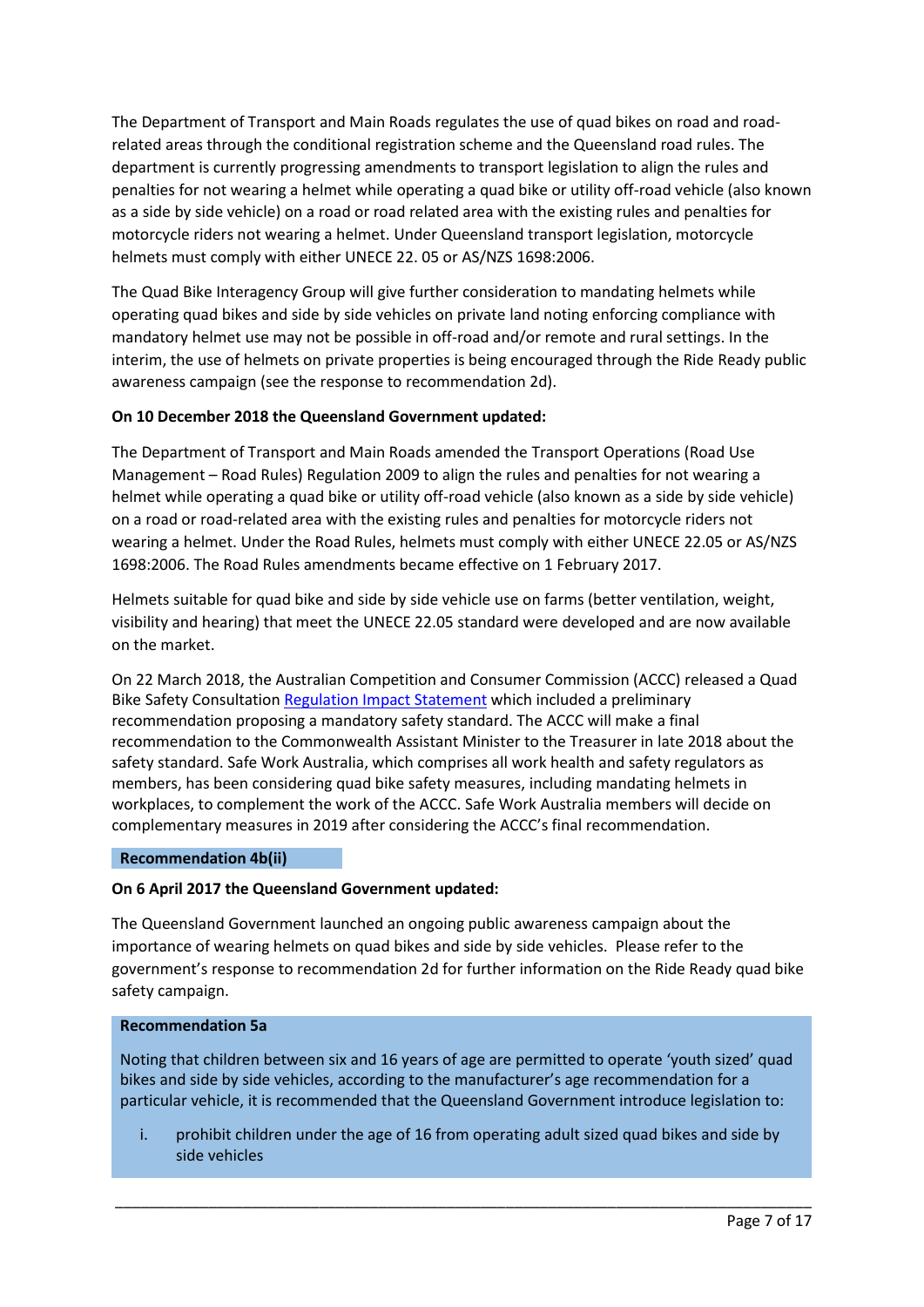- ii. prohibit children between the ages of six and 16 from operating a youth sized quad bike or side by side vehicle, that is not specified to be appropriate according to the manufacturer's age recommendation for that particular vehicle
- iii. prohibit children under the age of seven from being carried as passengers on adult-sized side by side vehicles, as well as any child of whatever age if they are unable to sit with their back against the seat, feet flat on the floor and floor rests, and hands on handholds
- iv. prohibit children under the age of 16 from being carried as passengers on adult-sized sitastride quad bikes.

 It is suggested that the Specialty Vehicle Institute of America's age based model legislation be considered as a starting point for the legislative regime.

## **Recommendation 5b**

The Queensland Government support the introduction of the legislation with an ongoing public awareness campaign about the dangers of parents and guardians allowing children to ride adult sized vehicles and 'youth sized' vehicles that are inappropriate for the age of the relevant child.

Response and action:

- Implementation of recommendation 5a(i) is under consideration.
- Implementation of recommendation 5a(ii) is under consideration.
- implementation of recommendation 5a(iii) is under consideration.
- implementation of recommendation 5a(iv) is under consideration.
- Recommendation 5b is implemented.

Responsible agency: Queensland Treasury, the Department of the Premier and Cabinet and the Department of Transport and Main Roads.

## **On 22 February 2016 the Queensland Government responded:**

The Queensland Government notes child safety on quad bikes is a key issue requiring attention and agrees in part to the introduction of legislation to place prohibitions around quad bike operation and riding (as a passenger) for children under 16 years of age. However, the government notes the feasibility of this recommendation will need to be investigated and implementation issues regarding ownership of enforcement responsibilities and the difficulty of securing compliance for quad bikes used in off road and/or remote and rural settings will need to be considered. The impact of competency, weight, height and strength on child rider's ability to use a quad bike and whether age is the appropriate limitation will also need to be considered.

As the operation of a quad bike or side by side vehicle on a public road requires the user to hold an appropriate licence, the age for all on road use is limited to 16.

The Queensland Government agrees to undertake a public awareness campaign about the dangers of parents and guardians allowing children to ride adult sized vehicles and 'youth sized' vehicles that are inappropriate for the age of the relevant child and will include this as key safety message in the awareness campaign.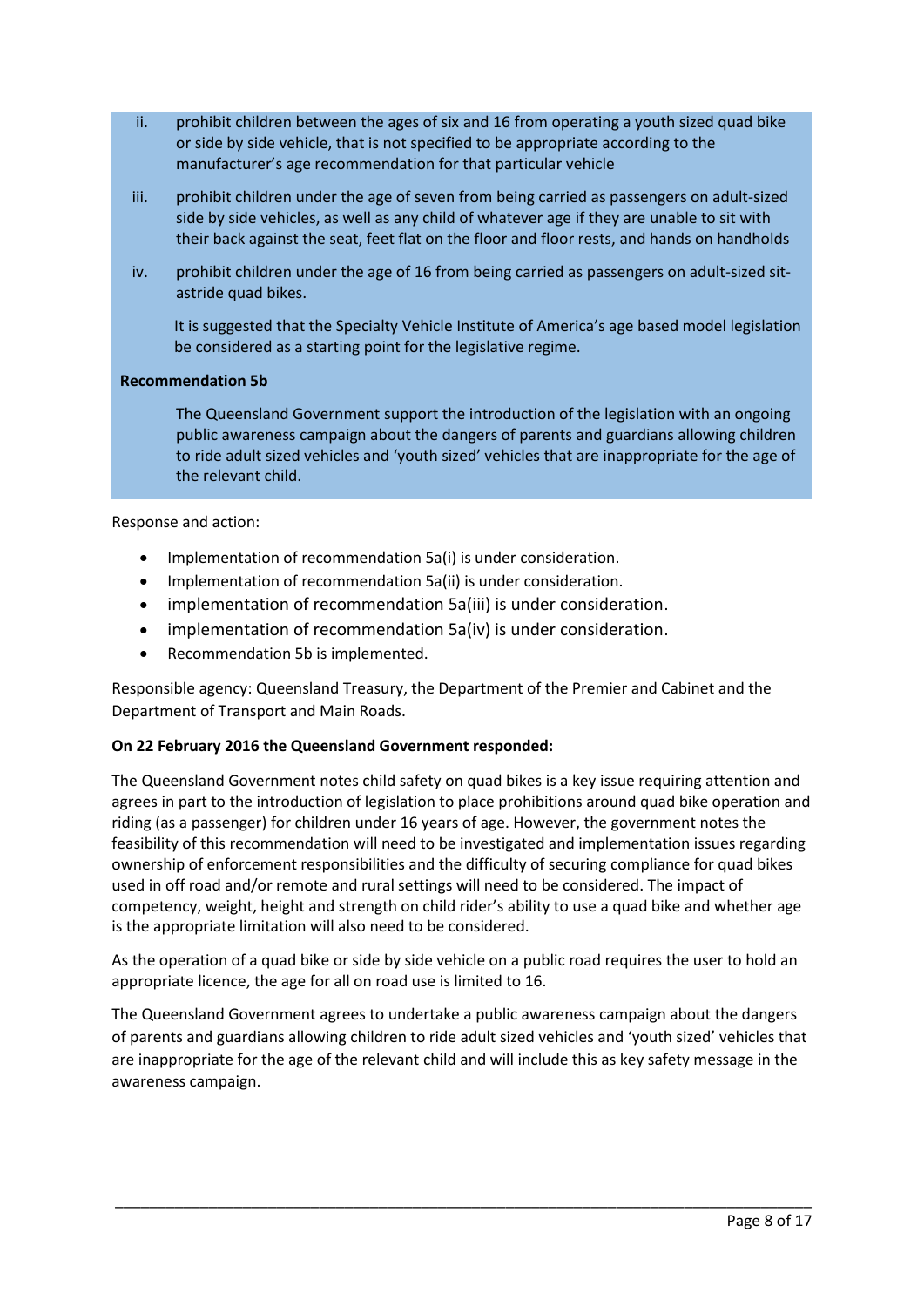#### **Recommendation 5a(i)**

### **On 6 April 2017 the Queensland Government updated:**

The operation of a quad bike or side by side vehicle on a public road or road related area already requires the user to hold at minimum a class C licence, therefore the minimum age for on road use is restricted to 17. In regards to quad bike use more broadly, on 19 June 2016, the government launched the Ride Ready campaign which included a focus on children only operating child sized quad bikes (see the response to recommendation 2d).

Following a review of the post campaign research, the Office of Industrial Relations will consult with key stakeholders (such as the Queensland Farmers Federation) to inform any further policy development in relation to this issue. If post-campaign research concludes that parents/guardians are now actively ensuring children ride fit for purpose vehicles, no further action will be taken to introduce legislative requirements noting enforcing compliance with mandatory age restrictions may not be possible in off road and/or remote and rural settings.

### **On 10 December 2018 the Queensland Government updated:**

While it is acknowledged that children operating adult-sized quad bikes and side by side vehicles is an important safety issue, there may not be capacity for the Office of Industrial Relations (OIR) to introduce legislation specifically regarding this issue under the *Work Health and Safety Act 2011* (WHS Act), which applies to workers and workplaces. In situations where children may be visiting or live at a workplace (for example a farm), people with management or control of powered mobile plant (such as quad bikes and side by side vehicles) are already required to manage risks to health and safety associated with the plant under the WHS Act.

The Office of Industrial Relations continues to promote the 'kids on kids' bikes' message through the *Ride Ready* public awareness campaign. Post-campaign market research on the *Ride Ready* quad bike safety campaign was conducted in February 2016 and again in October 2016 and October 2017. In relation to 'kids using appropriately-sized quad bikes', the 2017 report found there was an 11 per cent increase in safety attitudes and beliefs, from 50 per cent in February 2016 to 61 per cent in October 2017.

On 22 March 2018, the Australian Competition and Consumer Commission (ACCC) released a Quad Bike Safety Consultation Regulation Impact Statement (RIS), which included a preliminary recommendation proposing a mandatory safety standard. The ACCC will make a final recommendation to the Commonwealth Assistant Minister to the Treasurer in late 2018 about the safety standard. Safe Work Australia (SWA), which comprises all work health and safety regulators as members, has been considering quad bike safety measures, including prohibitions for children in workplaces, to complement the work of the ACCC. SWA members will decide on complementary measures in 2019 after considering the ACCC's final recommendation.

### **Recommendation 5a(ii)**

# **On 6 April 2017 the Minister for Employment and Industrial Relations, Minister for Racing and Minister for Multicultural Affairs responded:**

On 19 June 2016, the government launched the Ride Ready campaign which included a focus on children only operating child sized quad bikes.

Following a review of the post campaign research, the Office of Industrial Relations will consult with key stakeholders (such as the Queensland Farmers Federation) to inform any further policy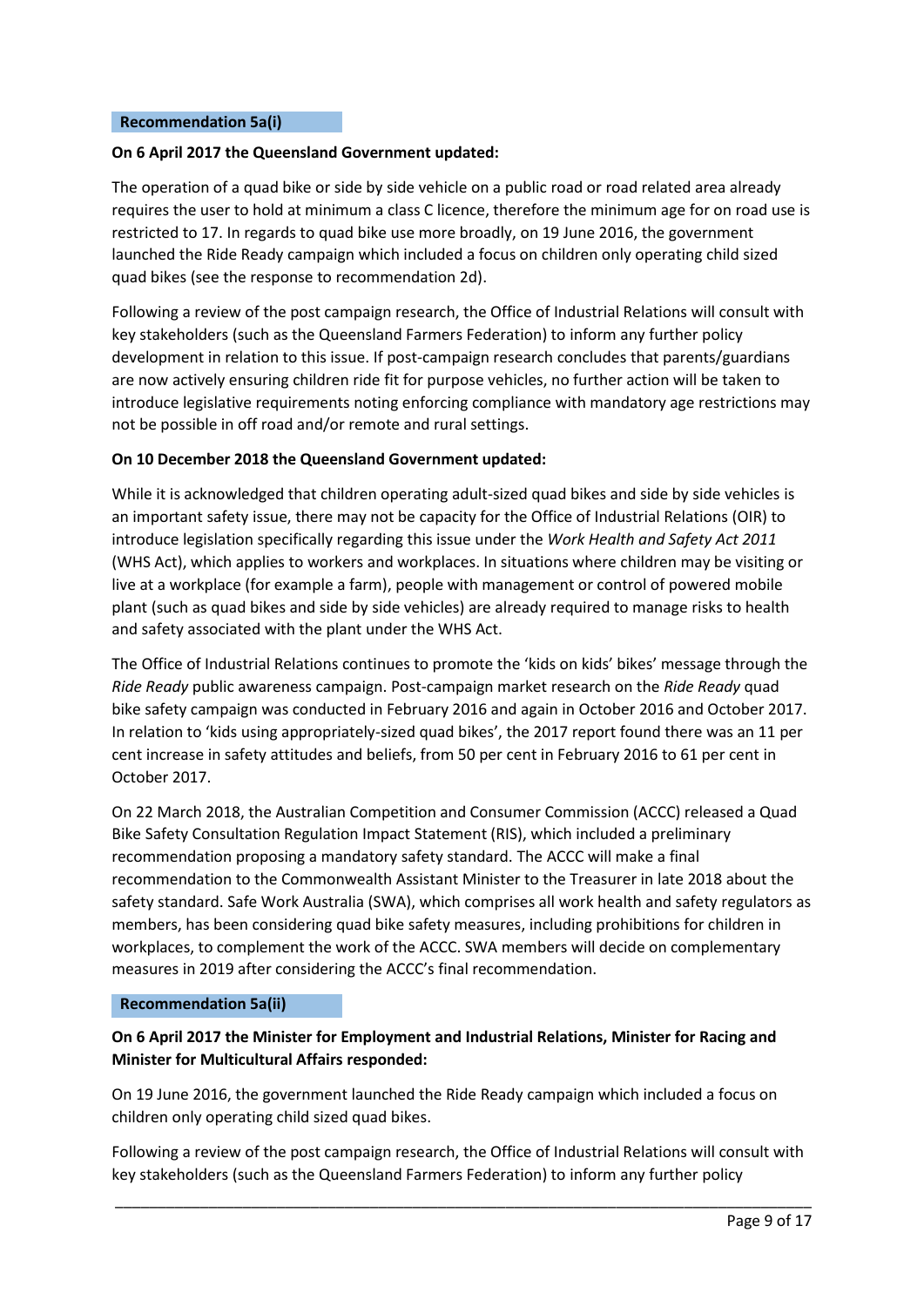development in relation to this issue. If post-campaign research concludes that parents/guardians are now actively ensuring children ride fit for purpose vehicles, no further action will be taken to introduce legislative requirements noting enforcing compliance with mandatory age restrictions may not be possible in off road and/or remote and rural settings.

# **On 10 December 2018 the Queensland Government updated:**

While it is acknowledged that children operating appropriately-sized quad bikes and side by side vehicles is an important safety issue, there may not be capacity for the Office of Industrial Relations to introduce legislation specifically regarding this issue under the *Work Health and Safety Act 2011*  (WHS Act), which applies to workers and workplaces. In situations where children may be visiting or live at a workplace, people with management or control of powered mobile plant (such as quad bikes and side by side vehicles) are already required to manage risks to health and safety associated with the plant under the WHS Act.

The Office of Industrial Relations continues to promote the 'kids on kids' bikes' message through the Ride Ready public awareness campaign. Post-campaign market research on the Ride Ready quad bike safety campaign was conducted in February 2016 and again in October 2016 and October 2017. In relation to 'kids using appropriately-sized quad bikes', the 2017 report found there was an 11 per cent increase in safety attitudes and beliefs, from 50 per cent in February 2016 to 61 per cent in October 2017.

On 22 March 2018, the Australian Competition and Consumer Commission (ACCC) released a Quad Bike Safety Consultation [Regulation Impact Statement](https://consultation.accc.gov.au/product-safety/quad-bike-safety-draft-regulation-impact-statement/) which included a preliminary recommendation proposing a mandatory safety standard. The ACCC will make a final recommendation to the Commonwealth assistant minister to the treasurer in late 2018 about the safety standard. Safe Work Australia, which comprises all work health and safety regulators as members, has been considering quad bike safety measures, including prohibitions for children in workplaces, to complement the work of the ACCC. Safe Work Australia members will decide on complementary measures in 2019 after considering the ACCC's final recommendation.

## **Recommendation 5a(iii)**

## **On 6 April 2017 the Queensland Government updated:**

The Department of Transport and Main Roads is progressing legislation mandating a minimum age for quad bike and utility off-road vehicle (also known as side by side vehicles) passengers when used on road and road-related areas. New provisions will prohibit the carriage of passengers less than eight years of age as well as any child regardless of age whose feet cannot reach the footrests or floor, or whose hands cannot reach any hand rail provided. This will align with the current provisions for motorcycle passengers. In regards to quad bike use more broadly, on 19 June 2016, the government launched the Ride Ready campaign which included a focus on only carrying passengers where the quad bike or side by side vehicle is specifically designed for those passengers (see the response to recommendation 2d).

Following a review of the post campaign research for the Ride Ready campaign, the Office of Industrial Relations will consult with key stakeholders (such as the Queensland Farmers Federation) to inform any further policy development in relation to this issue. If post-campaign research concludes that passengers are riding quad bikes or side by side vehicles within the parameters of the manufacturer's instructions, no further action will be taken to introduce legislative requirements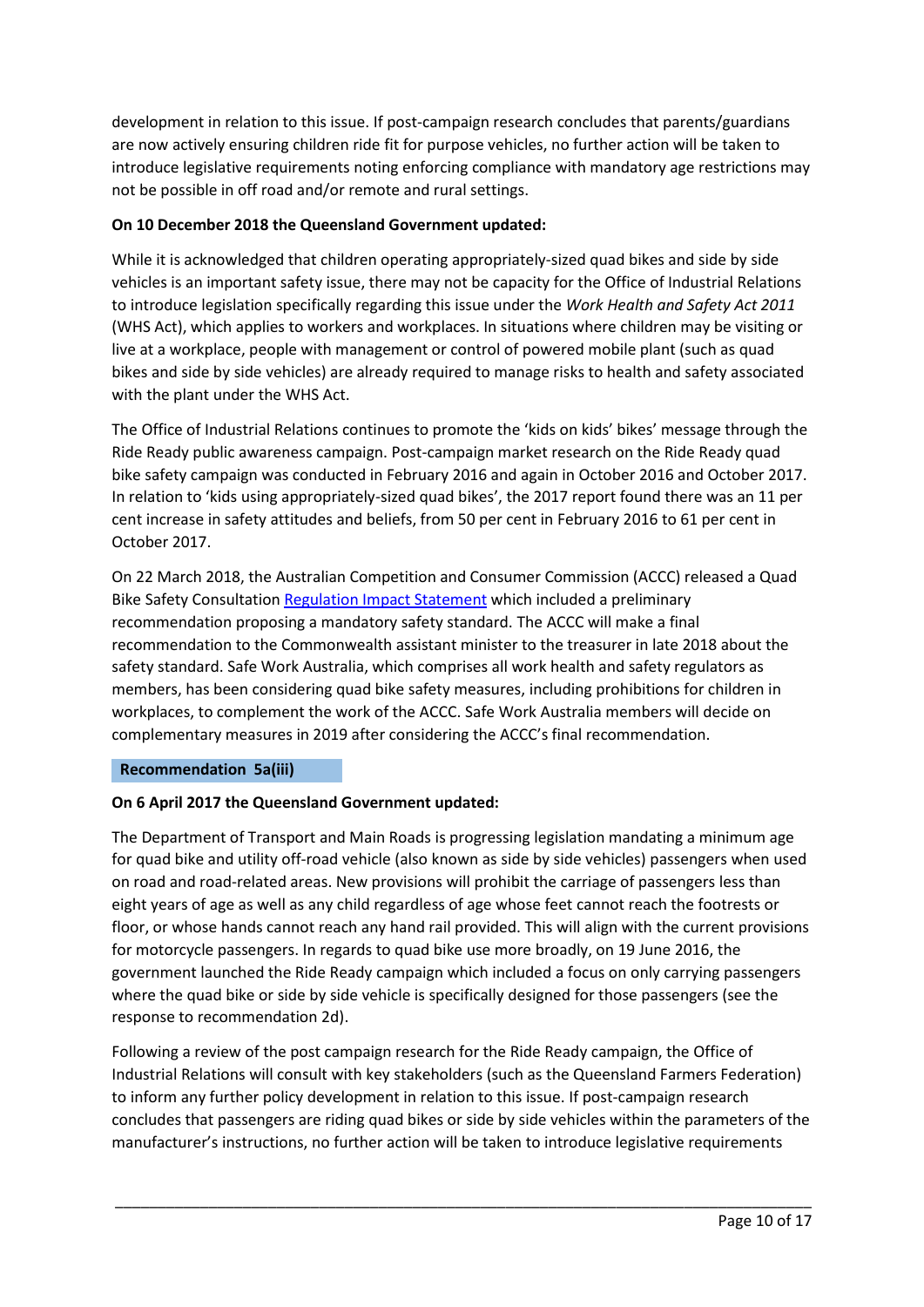noting enforcing compliance with mandatory passenger restrictions may not be possible in off road and/or remote and rural settings

# **On 10 December 2018 the Queensland Government updated:**

The Department of Transport and Main Roads amended the Transport Operations (Road Use Management – Road Rules) Regulation 2009, mandating a minimum age for quad bike and utility offroad vehicle (also known as a side by side vehicle) passengers when used on road and road-related areas. The provisions, which came into effect on 1 February 2017, prohibit the carriage of a passenger less than eight years of age as well as any child regardless of age whose feet cannot reach the footrests or floor, or whose hands cannot reach any hand rail provided. This aligns with the current provisions for motorcycle passengers.

While it is acknowledged that the carriage of child passengers on quad bikes and in side by side vehicles is an important safety issue, there may not be capacity for the Office of Industrial Relations to introduce legislation specifically regarding this issue under the *Work Health and Safety Act 2011*  (WHS Act), which applies to workers and workplaces. In situations where children may be visiting or live at a workplace, people with management or control of powered mobile plant (such as quad bikes and side by side vehicles) are already required to manage risks to health and safety associated with the plant under the WHS Act.

On 22 March 2018, the Australian Competition and Consumer Commission (ACCC) released a Quad Bike Safety Consultation [Regulation Impact Statement](https://consultation.accc.gov.au/product-safety/quad-bike-safety-draft-regulation-impact-statement/) which included a preliminary recommendation proposing a mandatory safety standard. The ACCC will make a final recommendation to the Commonwealth Assistant Minister to the Treasurer in late 2018 about the safety standard. Safe Work Australia, which comprises all work health and safety regulators as members, has been considering quad bike safety measures, including prohibitions for children in workplaces, to complement the work of the ACCC. Safe Work Australia members will decide on complementary measures in 2019 after considering the ACCC's final recommendation.

## **Recommendation 5a(iv)**

## **On 6 April 2017 the Queensland Government updated:**

Please refer to the response at recommendation 5a(iii).

## **On 10 December 2018 the Queensland Government updated:**

The Department of Transport and Main Roads amended the Transport Operations (Road Use Management – Road Rules) Regulation 2009, mandating a minimum age for quad bike and utility offroad vehicle (also known as a side by side vehicle) passengers when used on road and road-related areas. The provisions, which came into effect on 1 February 2017, prohibit the carriage of a passenger less than eight years of age as well as any child regardless of age whose feet cannot reach the footrests or floor, or whose hands cannot reach any hand rail provided. This aligns with the current provisions for motorcycle passengers. The Department of Transport and Main Roads has no intention of introducing further regulation prohibiting children between the ages of 8 and 16 from being carried as passengers on adult-sized sit-astride quad bikes used on roads and road-related areas.

While it is acknowledged that the carriage of child passengers on quad bikes and in side by side vehicles is an important safety issue, there may not be capacity for the Office of Industrial Relations to introduce legislation specifically regarding this issue under the *Work Health and Safety Act 2011*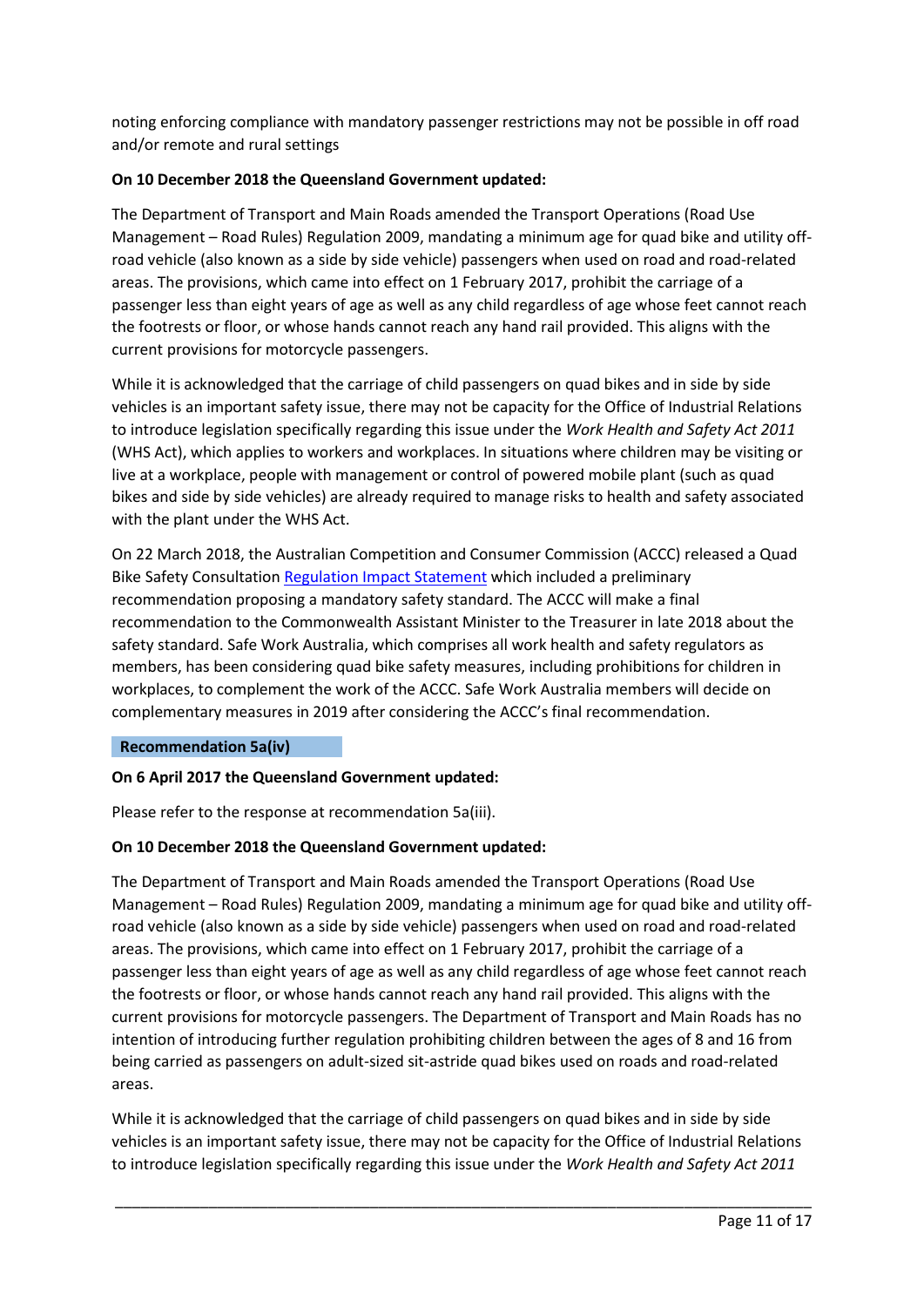(WHS Act), which applies to workers and workplaces. In situations where children may be visiting or live at a workplace, people with management or control of powered mobile plant (such as quad bikes and side by side vehicles) are already required to manage risks to health and safety associated with the plant under the WHS Act.

On 22 March 2018, the Australian Competition and Consumer Commission (ACCC) released a Quad Bike Safety Consultation [Regulation Impact Statement,](https://consultation.accc.gov.au/product-safety/quad-bike-safety-draft-regulation-impact-statement/) which included a preliminary recommendation proposing a mandatory safety standard. The ACCC will make a final recommendation to the Commonwealth Assistant Minister to the Treasurer in late 2018 about the safety standard. Safe Work Australia, which comprises all work health and safety regulators as members, has been considering quad bike safety measures, including prohibitions for children in workplaces, to complement the work of the ACCC. Safe Work Australia members will decide on complementary measures in 2019 after considering the ACCC's final recommendation.

### **Recommendation 5b**

### **On 6 April 2017 the Queensland Government updated:**

The Queensland Government launched an ongoing public awareness campaign about the dangers of allowing children to ride adult sized vehicles and youth sized vehicles that are inappropriate for the age of the relevant child. Please refer to the government's response to recommendation 2d for further information on the Ride Ready quad bike safety campaign.

### **Recommendation 6**

The Queensland Government:

- a. introduce legislation to prohibit carriage of passengers on quad bikes other than those specifically designed to carry an operator and a passenger
- b. launch an ongoing public awareness campaign about the importance of only carrying passengers on quad bikes and side by side vehicles that are designed to carry a passenger (to reduce the chance of loss of control and roll over) and to highlight the importance of carrying age appropriate passengers in accordance with the manufacturer's recommendations on vehicles that are designed to do so.

It is suggested that the Specialty Vehicle Institute of America's age based model legislation be considered as a starting point for the legislative regime.

Response and action:

- Implementation of recommendation 6a is under consideration.
- Recommendation 6b is implemented.

Responsible agency: Queensland Treasury, the Department of the Premier and Cabinet and the Department of Transport and Main Roads.

### **On 22 February 2016 the Queensland Government responded:**

The Queensland Government agrees in part to the introduction of legislation to prohibit carriage of passengers on quad bikes other than those specifically designed to carry an operator and a passenger, noting the feasibility of this recommendation will need to be investigated and implementation issues regarding ownership of enforcement responsibilities and the difficulty of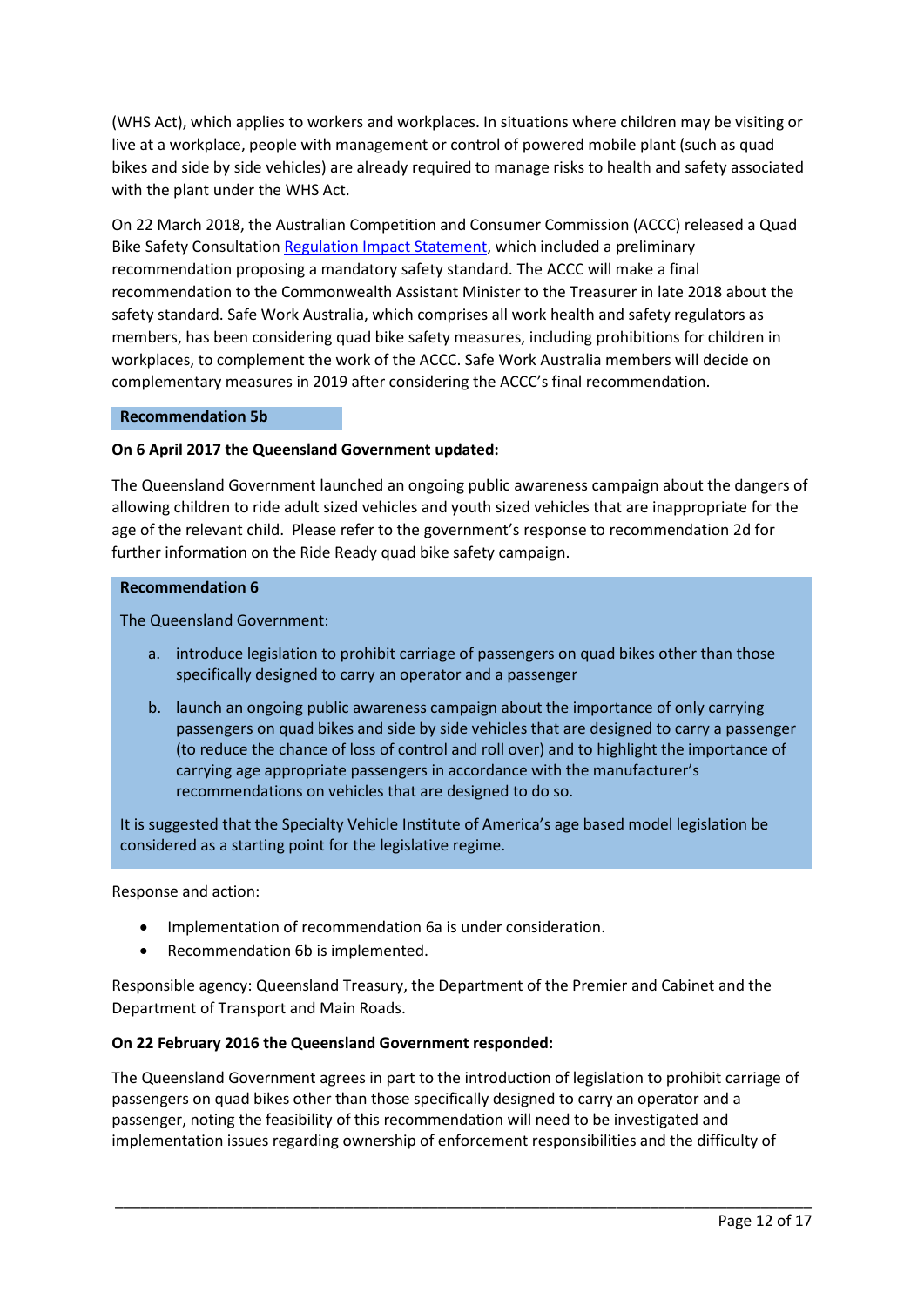securing compliance for quad bikes used in off road and/or remote and rural settings will need to be considered.

Under the conditional registration scheme, quad bikes can only be used as per their manufacturing specifications, therefore, single seat quad bikes are not permitted to carry passengers.

The Queensland Government agrees to undertake a public awareness campaign about the importance of only carrying passengers on quad bikes and side by side vehicles that are designed to carry a passenger and will include this as key safety message in the awareness campaign.

### **Recommendation 6a**

### **On 6 April 2017 the Queensland Government updated:**

Quad bikes used on Queensland roads or road related areas are required to be registered with the Department of Transport and Main Roads through its conditional registration scheme. Under the conditional registration scheme, quad bikes can only be used as per their manufacturing specifications, therefore, single seat quad bikes are not permitted to carry passengers. In regards to quad bike use more broadly, on 19 June 2016, the government launched the Ride Ready campaign which included a focus on only carrying passengers on quad bikes and side by side vehicles that are designed to carry a passenger.

Following a review of the post campaign research, the Office of Industrial Relations will consult with key stakeholders (such as the Queensland Farmers Federation) to inform any further policy development in relation to this issue. If post-campaign research concludes that passengers are now riding quad bikes or side by side vehicles within the parameters of the manufacturer's instructions, no further action will be taken to introduce legislative requirements noting enforcing compliance with mandatory passenger restrictions may not be possible in off road and/or remote and rural settings.

## **On 10 December 2018 the Queensland Government updated:**

The Office of Industrial Relations continues to promote the 'don't double' message through the Ride Ready public awareness campaign. Post-campaign market research on the Ride Ready quad bike safety campaign was conducted in February 2016 and again in October 2016 and October 2017. In relation to 'doubling passengers on single-seated quad bikes', the 2017 report found there was a 14 per cent increase in safety attitudes and beliefs from 61 per cent in February 2016 to 75 per cent in October 2017.

On 22 March 2018, the Australian Competition and Consumer Commission (ACCC) released a Quad Bike Safety Consultation [Regulation Impact Statement](https://consultation.accc.gov.au/product-safety/quad-bike-safety-draft-regulation-impact-statement/) which included a preliminary recommendation proposing a mandatory safety standard. The ACCC will make a final recommendation to the Commonwealth Assistant Minister to the Treasurer in late 2018 about the safety standard. Safe Work Australia, which comprises all work health and safety regulators as members, has been considering quad bike safety measures. The Office of Industrial Relations will encourage Safe Work Australia members to consider prohibitions for passengers to complement the work of the ACCC. Safe Work Australia members will decide on complementary measures in 2019 after considering the ACCC's final recommendation.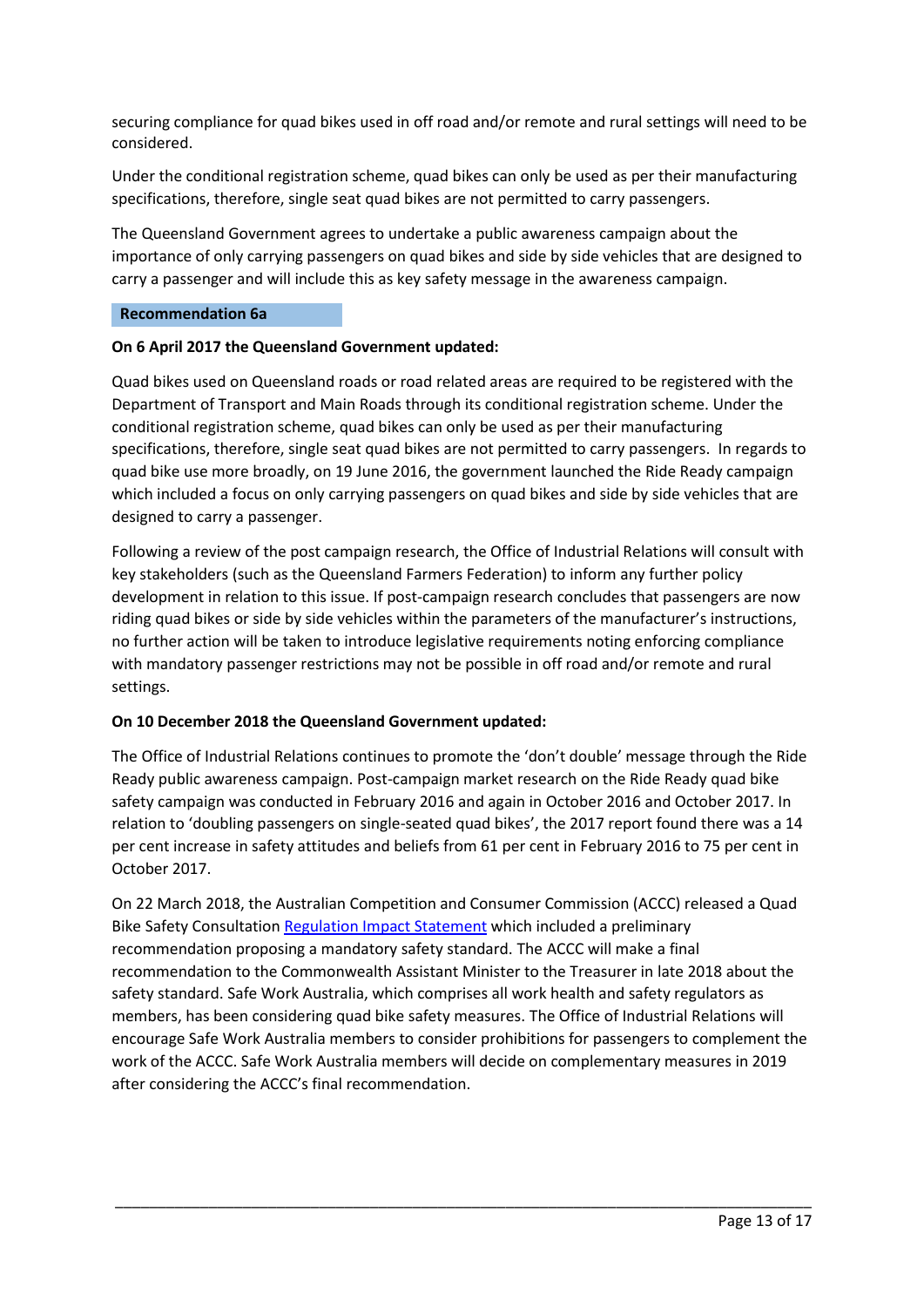#### **Recommendation 6b**

### **On 6 April 2017 the Queensland Government updated:**

The Queensland Government launched an ongoing public awareness campaign about the importance of only carrying passengers on quad bikes and side by side vehicles that are designed to carry a passenger. Please refer to the government's response to recommendation 2d for further information on the Ride Ready quad bike safety campaign.

#### **Recommendation 7**

Safe Work Australia manage or oversee the development of an Australian Standard, or the like, for crush protection devices fitted on sit-astride quad bikes in Australian workplaces.

### **On 22 February 2016 the Queensland Government responded:**

The Queensland Government encourage quad bike users to assess their operating environment to determine if crush protection devices are appropriate in the situation. Where an assessment demonstrates that there is a risk a quad bike will roll over during use the government strongly encourages stakeholders to use an alternative safer fit for purpose option (i.e. a horse for mustering, a ute, or a side by side vehicle). The government does however support the development of an Australian Standard, or the like, for crush protection devices fitted on sit-astride quad bikes to provide a minimum standard for situations where quad bike users opt to install crush protection devices following a risk assessment.

#### **Recommendation 8**

Safe Work Australia and the manufacturers of the Quadbar and Lifeguard:

- a. fund an independent survey study of all persons who currently use the Quadbar and Lifeguard crush protection devices to obtain 'real world' feedback regarding their effectiveness. (The study could also potentially be expanded to consider the estimated 10% of the New Zealand quad bike population who are believed to be utilising crush protection devices)
- b. develop guidance for workplaces to assist them in conducting a more informed risk assessment as to whether a crush protection device is appropriate for their situation.

### **On 22 February 2016 the Queensland Government responded:**

The Queensland Government agree that further research on the efficacy and net safety benefits of crush protection devices is required and support development of guidance to assist quad bike operators in undertaking a more informed risk assessment as to whether a crush protection device is appropriate in their situation.

Where an assessment demonstrates that there is a risk a quad bike will roll over during use the government strongly encourages stakeholders to use an alternative safer fit for purpose option (i.e. a horse for mustering, a ute, or a side by side vehicle).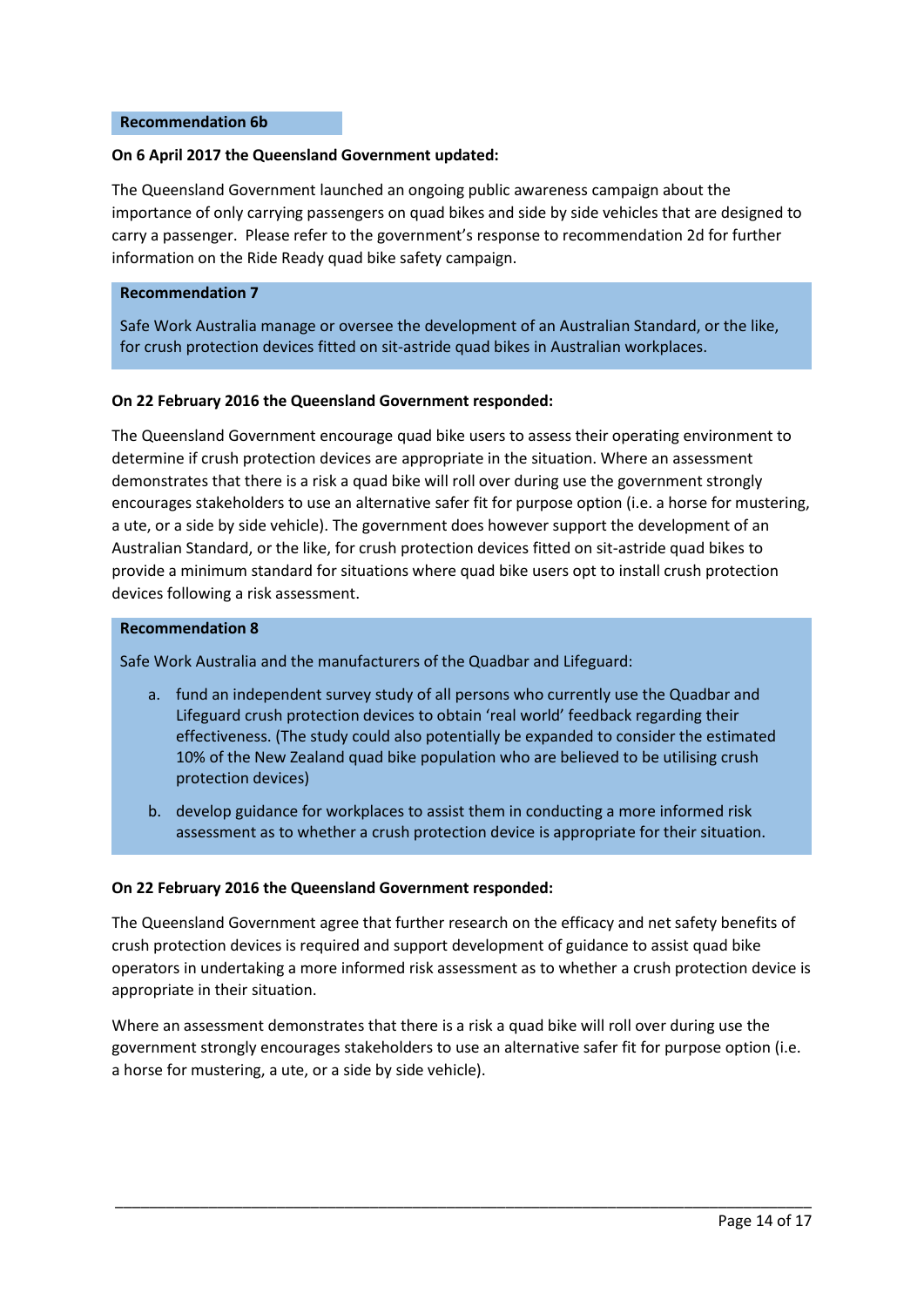### **Recommendation 9**

The manufacturers of the Quadbar and Lifeguard crush protection devices provide their customers with written guidance about what to do in the event of a roll over where their crush protection device is fitted.

#### **On 22 February 2016 the Queensland Government responded:**

The Queensland Government support the development and provision of information that will assist with creating a safer operating environment for quad bike users and will assist in its promotion.

### **Recommendation 10**

The Federal Chamber of Automotive Industries and the Australian Quad Distributors Association initiate the process of developing an Australian Standard through Standards Australia, in consultation with relevant stakeholders, for the design, manufacture, import and supply of quad bikes and side by side vehicles to Australia.

It is suggested that the Australian Standard should be based on the US Standard.

### **On 22 February 2016 the Queensland Government responded:**

Safe design is the most effective and durable means of creating a healthy and safe operating environment because it can eliminate hazards and risks prior to using a quad bike. Therefore, the Queensland Government support the development of minimum standards for the design, manufacture, import and supply of quad bikes and side by side vehicles.

#### **Recommendation 11**

Safe Work Australia consider whether a different safety standard is required for workplace and on-road quad bikes. If so, it is recommended that Safe Work Australia initiate the process of either an Australian Standard, or a Vehicle Standards Bulletin, in consultation with the industry and other relevant stakeholders.

### **On 22 February 2016 the Queensland Government responded:**

Safe design is the most effective and durable means of creating a healthy and safe operating environment because it can eliminate hazards and risks prior to using a quad bike. Therefore, the Queensland Government support the development of minimum standards for the design, manufacture, import and supply of quad bikes and side by side vehicles.

### **Recommendation 12**

Safe Work Australia, and each of the state and territory work health and safety authorities contribute to the development of a quad bike and side by side vehicle star rating program, given that the program is focussed predominantly on reducing serious injuries and deaths in the workplace.

The University of New South Wales Transport and Road Safety Research team's proposed quad bike and side by side star rating program should be considered as a good start for consideration of the program so long as it is ensured that it is evidence based (in consultation with the industry).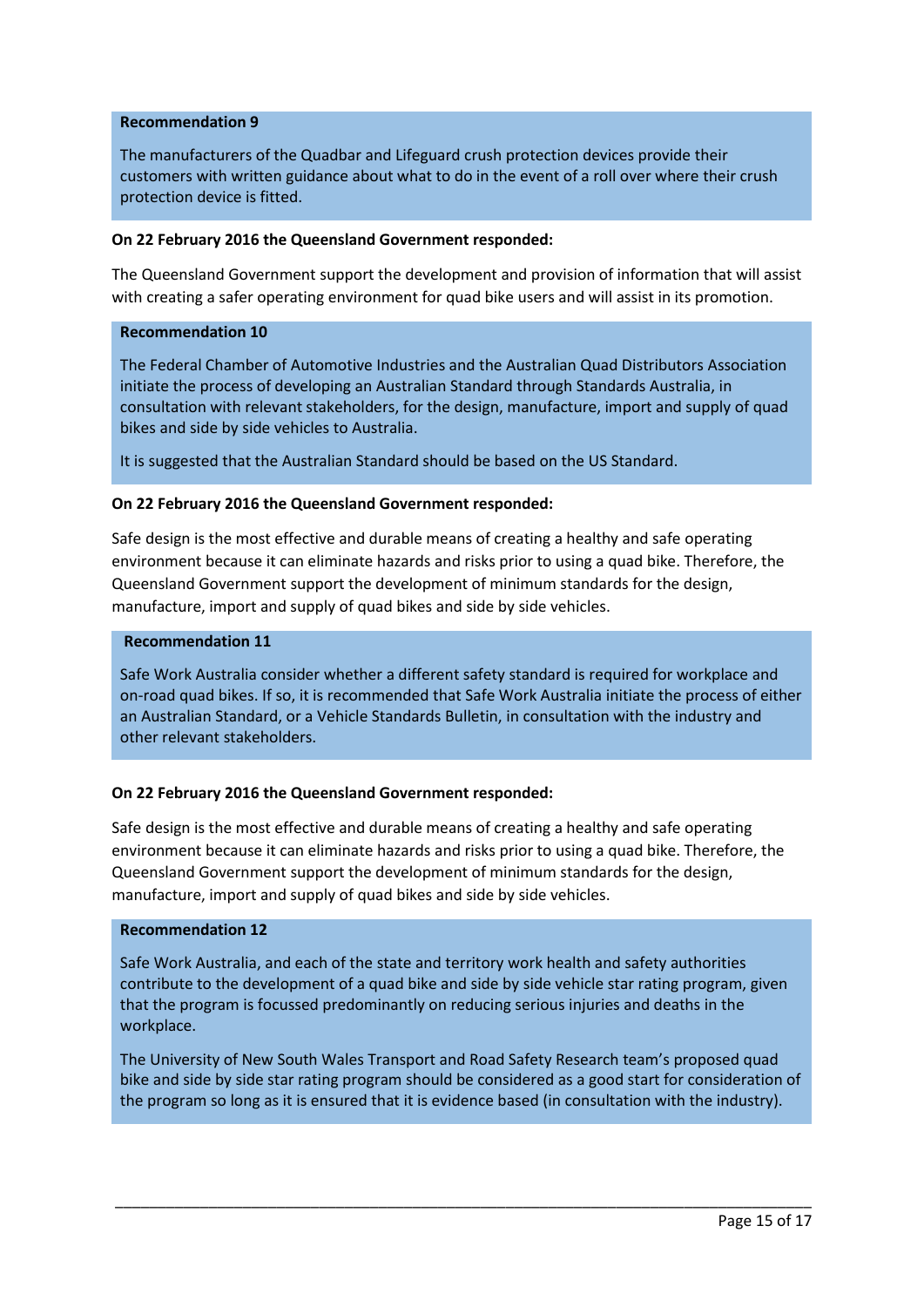### **On 22 February 2016 the Queensland Government responded:**

The Queensland Government support the feasibility of a consumer star rating system being investigated at a national level and support any reasonable approach to promote and encourage safety.

#### **Recommendation 13**

The Australasian New Car Assessment Program further develop and administer the star rating system once it has been established.

### **On 22 February 2016 the Queensland Government responded:**

The Queensland Government support the feasibility of a consumer star rating system being investigated at a national level and support any reasonable approach to promote and encourage safety.

#### **Recommendation 14**

The Queensland Police Service:

- a. introduce a standardised investigation template for all quad bike and side by side vehicle related fatalities to supplement existing reporting to the coroner. This should be developed through consultation with the Federal Chamber of Automotive Industries (FCAI), the University of New South Wales Transport and Road Safety (UNSW TARS) Research team and the Office of State Coroner
- b. improve investigator training to cover specific issues arising in quad bike and side by side vehicle fatalities. This should be achieved by adding a module to the existing training regime in consultation with the FCAI and the UNSW TARS team
- c. consult with all other state and territory police services in an effort to encourage them to implement the same initiatives, so that a national approach is taken.

Response and action:

• The recommendation is implemented.

Responsible agency: Queensland Treasury and Queensland Police Service.

### **On 22 February 2016 the Queensland Government responded:**

The Queensland Government support the development of a standardised investigation guideline for all quad bike and side by side vehicle related fatalities and support improved health and safety inspector and police investigator awareness of specific issues arising in quad bike and side by side vehicle fatalities. The government would encourage all other state and territory work health and safety regulators and police services to implement the same initiatives.

### **Recommendation 14a**

**On 13 June 2017 the Minister for Police, Fire and Emergency Services and Minister for Corrective Services; and the Minister for Employment, Industrial Relations Minister for Racing and Minister for Multicultural Affairs responded:**